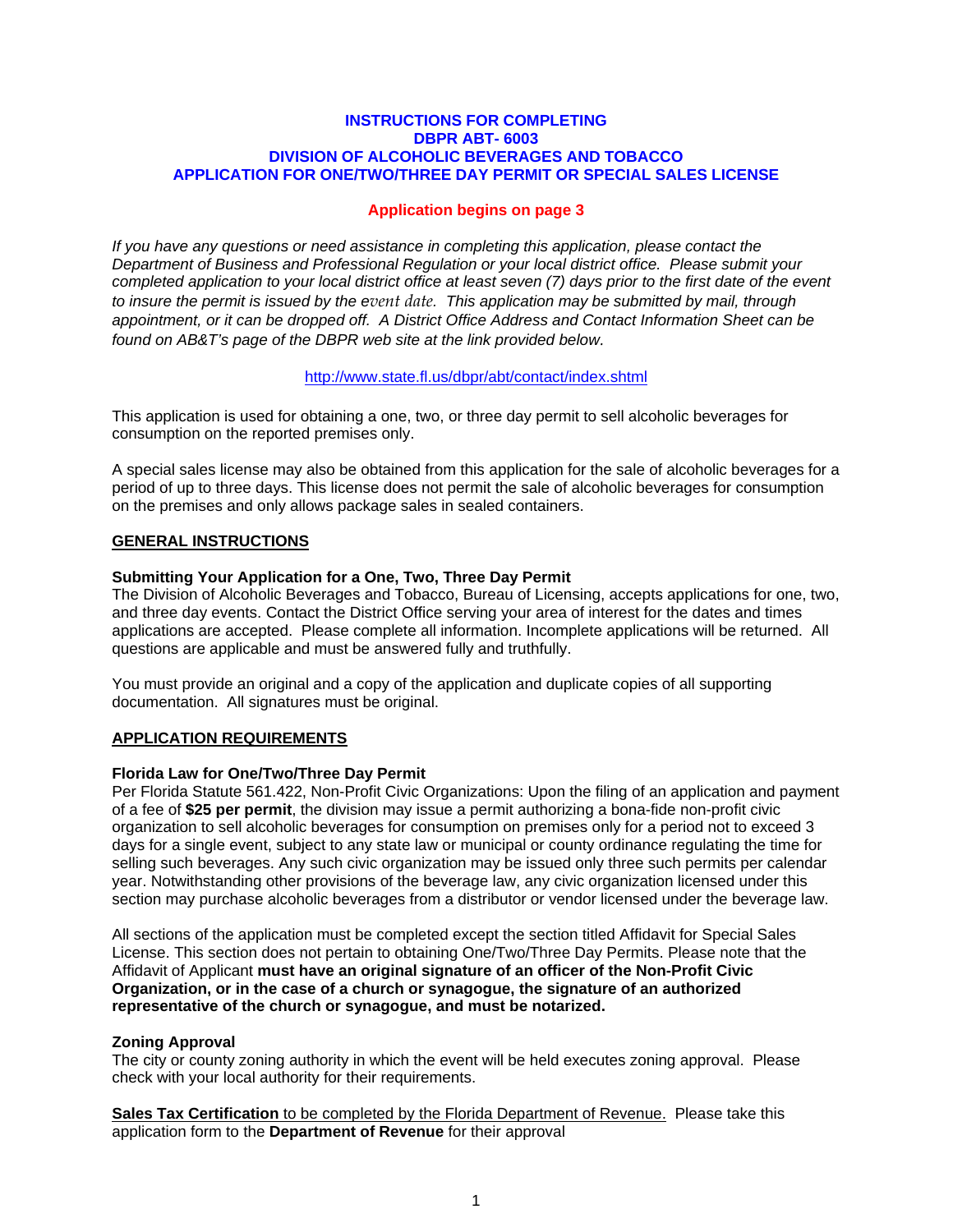# **Corporate Registration or Proof of Non-Profit Status**

Corporations are required to be registered with the Florida Secretary of State, Division of Corporations, as "non-profit" and the status of the corporation must be "active." Organizations NOT incorporated must submit one of the following: a letter outlining the purpose and the goals of the event and who will benefit from the event's profits; organization's National, State, or Local charter; organization's by-laws, 501(c)3 registration, or Minutes of Meeting. If you have not already registered, you will need to contact the Department of State at (850) 488-9000 for further information. Your application cannot be accepted by this division without this registration or proof of non-profit status.

#### **There are several important points you should be aware of:**

- **1.** The drinking age is 21. Please ensure that no one under 21 years of age is served an alcoholic beverage or allowed to consume alcoholic beverages.
- **2.** The purpose of this permit is to provide your *non-profit organization* with a permit to sell alcoholic beverages to generate funds for your civic or charitable cause.
- **3. Your organization, as the permit holder, is the ONLY entity that may receive any of the profits from the sale of alcoholic beverages on this permit. You must have responsible members of your organization at the alcoholic beverage sales location at all times. Your event CANNOT involve the SHARING OF ANY PROFITS OR RECEIPTS, or a "DONATION" to your cause if you obtain a temporary permit. Participation in this practice subjects your organization to jeopardy and denial of future alcoholic beverage permits.**
- **4.** All records of alcoholic beverage purchases and sales must be retained for examination by the Division of Alcoholic Beverages and Tobacco.
- **5.** No 1/2/3 Day Permit will be issued to any organization in connection with any type of gambling activity, i.e. Casino Night, Las Vegas Night, Monte Carlo Night, etc.
- **6. If your event is cancelled due to acts of nature, and you plan to reschedule, you need to notify the division within 14 days of the cancellation so that you will be eligible for reissuance of the permit at no fee to you.**

#### **Florida Law for Special Sales License**

Florida Statute 561.20(12)(a), Special Sales License: Upon the filing of an application and payment of a fee of \$25 per permit, the division may issue a license authorizing the sale of alcoholic beverages in sealed containers only, for a period not to exceed 3 days. This license is issued only for the purpose of authorizing a sale pursuant to: levy and execution; bankruptcy; insurance companies in possession of alcoholic beverages; license suspension or revocation; goods damaged by a common carrier; bona fide wine collector; pursuant to part 5 of chapter 679; or a bulk transfer pursuant to chapter 676.

# **APPLICATION CHECKLIST**

Select the appropriate Transaction below and comply with the corresponding application requirements.

| <b>TRANSACTION</b>                        | <b>APPLICATION REQUIREMENTS</b>                                                                                                                                                                                                                                                                         |
|-------------------------------------------|---------------------------------------------------------------------------------------------------------------------------------------------------------------------------------------------------------------------------------------------------------------------------------------------------------|
| <b>One/Two/Three Day</b><br><b>Permit</b> | Pay \$25 fee (make check payable to the Department of Business<br>ப<br>and Professional Regulation)<br>Complete DBPR ABT-6003 Division of Alcoholic Beverages and<br>ப<br>Tobacco Application for One/Two/Three Day Permits or Special<br>Sales License<br>Submit document stating reason for the event |
| <b>Special Sales License</b>              | Pay \$25 fee (make check payable to the Department of Business<br>and Professional Regulation)<br>Complete DBPR ABT-6003 Division of Alcoholic Beverages and<br>⊔<br>Tobacco Application for One/Two/Three Day Permits or Special<br>Sales License<br>Submit document stating reason for the sale       |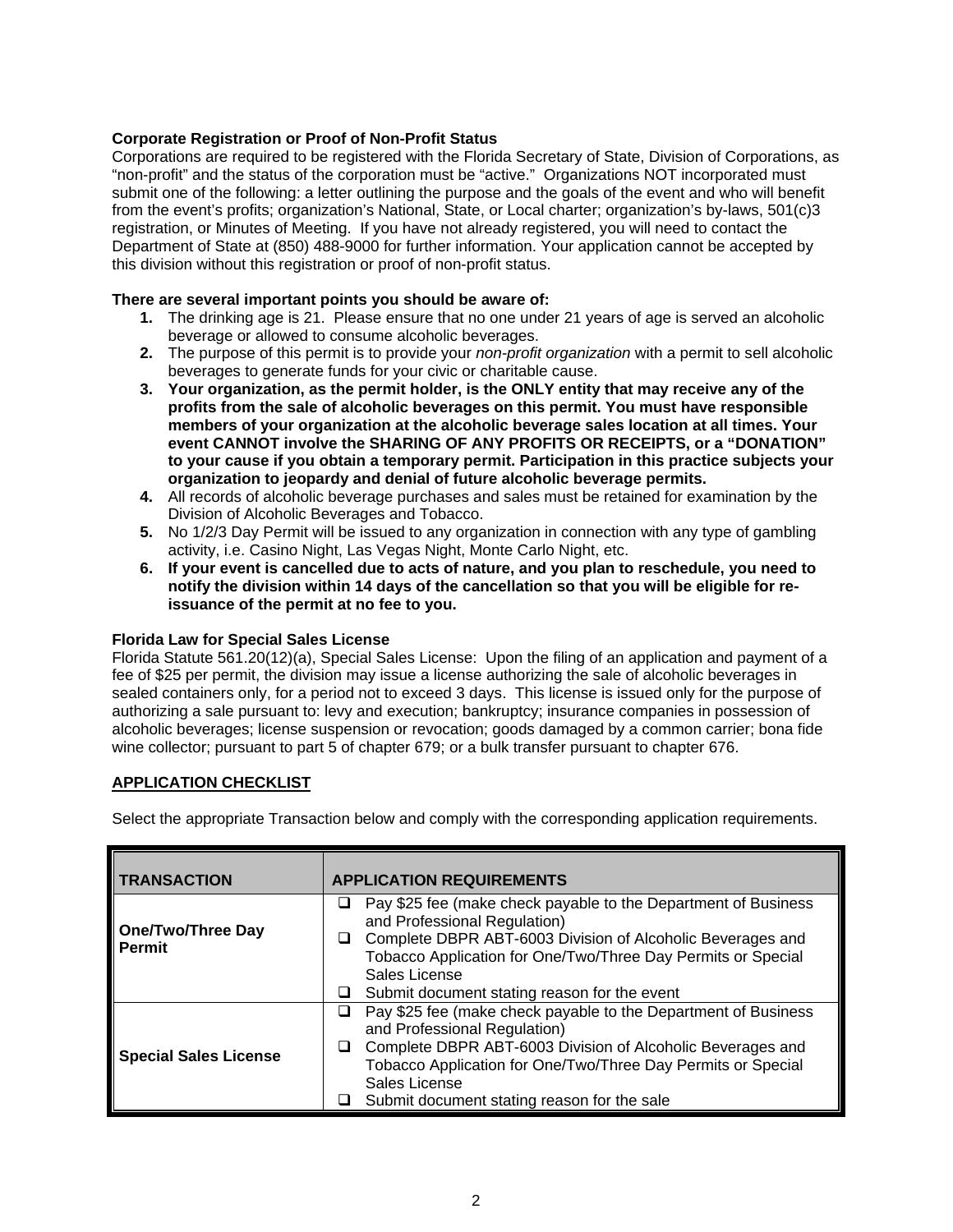#### **DBPR ABT-6003 – Division Of Alcoholic Beverages and Tobacco Application for One/Two/Three Day Permits or Special Sales License**



*If you have any questions or need assistance in completing this application, please contact the Department of Business and Professional Regulation or your local district office. Please submit your completed application to your local district office. This application may be submitted by mail, through appointment, or it can be dropped off. A District Office Address and Contact Information Sheet can be found on AB&T's page of the DBPR web site at the link provided below.*

#### http://www.state.fl.us/dbpr/abt/contact/index.shtml

| <b>SECTION 1 -- CHECK TRANSACTION REQUESTED</b> |                         |  |
|-------------------------------------------------|-------------------------|--|
| Transaction Type:                               |                         |  |
| □ One/Two/Three Day Permit                      | □ Special Sales License |  |

| <b>SECTION 2 – LICENSE INFORMATION</b>                                                                     |        |                     |          |  |  |
|------------------------------------------------------------------------------------------------------------|--------|---------------------|----------|--|--|
| Full Name of Entity or Organization                                                                        |        |                     |          |  |  |
| (If this is a corporation or other legal entity, enter the name as registered with the Secretary of State) |        |                     |          |  |  |
| Corporation Charter Number (if applicable)<br>FEI Number (if applicable)                                   |        |                     |          |  |  |
| Business Name or Name of Event                                                                             |        |                     |          |  |  |
| Location of Event (Street and Number)                                                                      |        |                     |          |  |  |
| City                                                                                                       | County | State               | Zip Code |  |  |
| Mailing Address (Street or P.O. Box)                                                                       |        |                     |          |  |  |
| City                                                                                                       |        | <b>State</b>        | Zip Code |  |  |
| <b>Contact Person</b>                                                                                      |        | <b>Phone Number</b> |          |  |  |
| Date(s) Permit Desired                                                                                     |        |                     |          |  |  |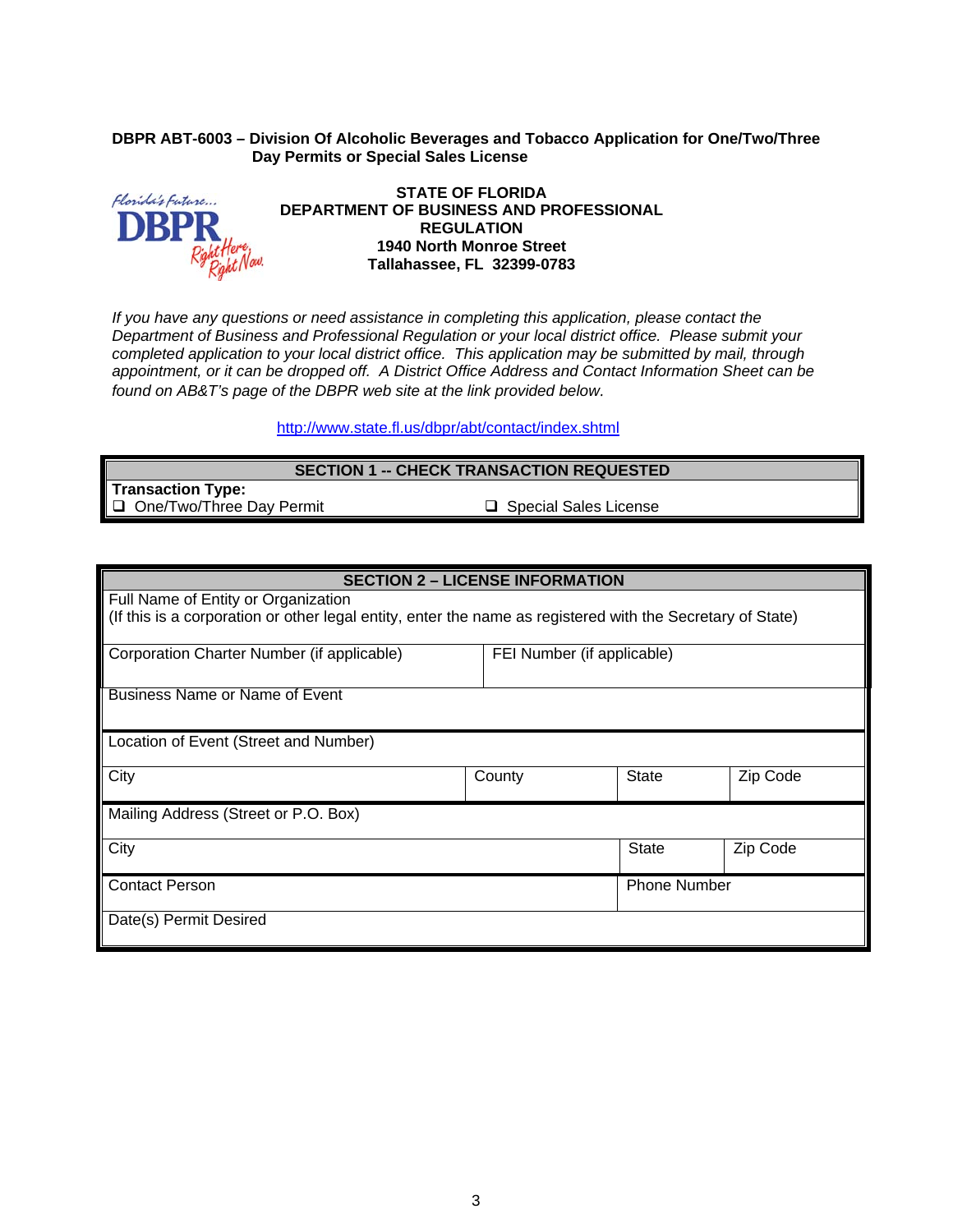| <b>SECTION 3 – SALES TAX</b><br>TO BE COMPLETED BY THE DEPARTMENT OF REVENUE                                                                                                     |                                                                                                                                                                                                                                |  |
|----------------------------------------------------------------------------------------------------------------------------------------------------------------------------------|--------------------------------------------------------------------------------------------------------------------------------------------------------------------------------------------------------------------------------|--|
| Name of Entity or Organization                                                                                                                                                   |                                                                                                                                                                                                                                |  |
| The named applicant for a license/permit has complied with the Florida Statutes concerning registration for<br>Sales and Use Tax and has agreed to pay any applicable taxes due. |                                                                                                                                                                                                                                |  |
| Signed_<br><u> 1980 - Jan Sarajević, politički predsjednik i politički predsjednik i politički predsjednik i politički preds</u>                                                 | Date and the contract of the contract of the contract of the contract of the contract of the contract of the contract of the contract of the contract of the contract of the contract of the contract of the contract of the c |  |
| <b>Title</b>                                                                                                                                                                     |                                                                                                                                                                                                                                |  |
| Department of Revenue Stamp:                                                                                                                                                     |                                                                                                                                                                                                                                |  |
|                                                                                                                                                                                  |                                                                                                                                                                                                                                |  |
|                                                                                                                                                                                  |                                                                                                                                                                                                                                |  |

| <b>SECTION 4 - ZONING</b><br>TO BE COMPLETED BY THE ZONING AUTHORITY GOVERNING YOUR BUSINESS LOCATION                                                        |        |  |
|--------------------------------------------------------------------------------------------------------------------------------------------------------------|--------|--|
| Organization Name/Name of Event                                                                                                                              |        |  |
| Location of Event (Street and Number)                                                                                                                        |        |  |
| City                                                                                                                                                         | County |  |
| The location complies with zoning requirements for the temporary sale of alcoholic beverages pursuant<br>to this application for a One/Two/Three Day permit. |        |  |
| Signed                                                                                                                                                       | Date   |  |
| Title                                                                                                                                                        |        |  |
|                                                                                                                                                              |        |  |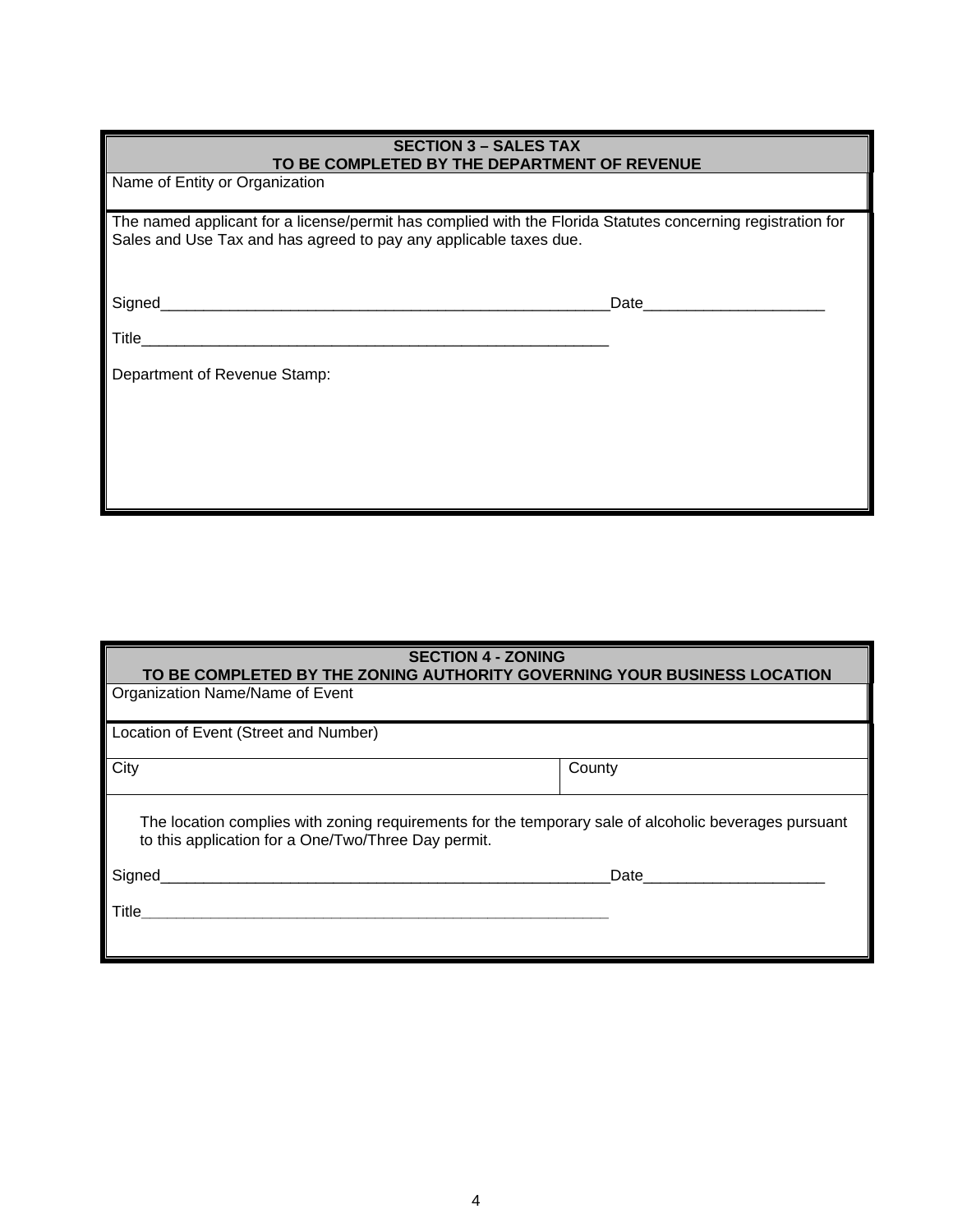# **SECTION 5 - AFFIDAVIT OF APPLICANT FOR NON-PROFIT CIVIC ORGANIZATION ALCOHOLIC BEVERAGE PERMIT**

## **NOTARIZATION REQUIRED**

Name of Entity or Organization

I, the undersigned individual, hereby swear or affirm that I am duly authorized to make the above and foregoing statements on behalf of the applicant organization. Furthermore, I swear under oath or affirmation under penalty of perjury as provided for in Sections 559.791, 562.45, and 837.06, Florida Statutes, that the foregoing information is true to the best of my knowledge."

| STATE OF______________________                                                           |  |
|------------------------------------------------------------------------------------------|--|
| APPLICANT SIGNATURE                                                                      |  |
| The foregoing was () Sworn to and Subscribed OR () Acknowledged Before me this ______Day |  |
|                                                                                          |  |
|                                                                                          |  |
|                                                                                          |  |
| ___________________________Commission Expires: _______________________                   |  |
| <b>Notary Public</b>                                                                     |  |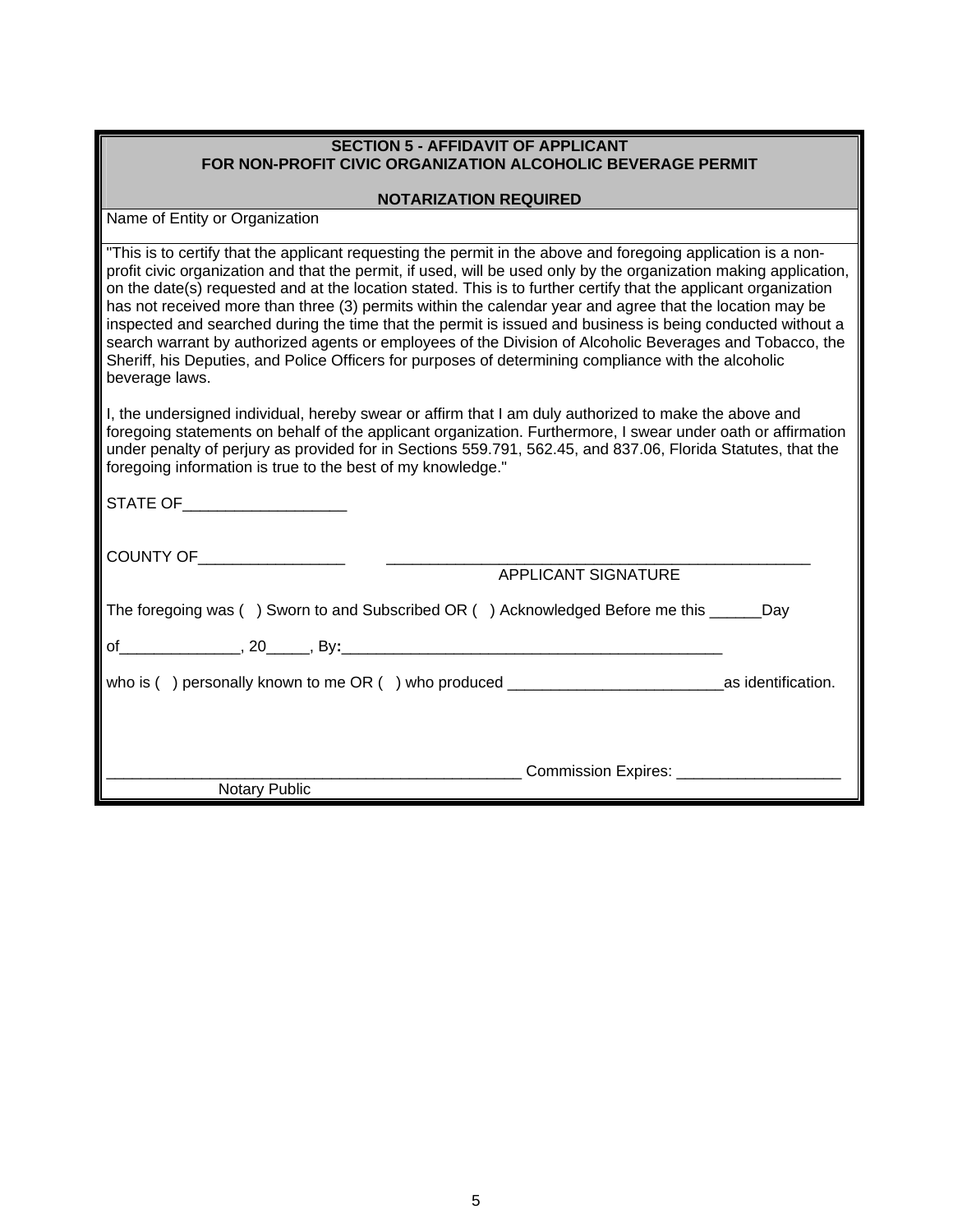# **SECTION 6 - AFFIDAVIT OF APPLICANT FOR SPECIAL SALES LICENSE**

## **NOTARIZATION REQUIRED**

Name of Entity or Organization

I swear under oath or affirmation under penalty of perjury as provided for in Sections 559.791, 562.45, and 837.06, that the foregoing information is true to the best of my knowledge and that no other person or entity except as indicated herein has an interest in the special sales license and that all of the above listed persons or entities meet the qualifications necessary to hold this special sales license."

| STATE OF                                                                                  |  |
|-------------------------------------------------------------------------------------------|--|
| APPLICANT SIGNATURE                                                                       |  |
| The foregoing was () Sworn to and Subscribed OR () Acknowledged Before me this _______Day |  |
|                                                                                           |  |
|                                                                                           |  |
|                                                                                           |  |
| ___________________________Commission Expires: __________________________                 |  |
| <b>Notary Public</b>                                                                      |  |
|                                                                                           |  |